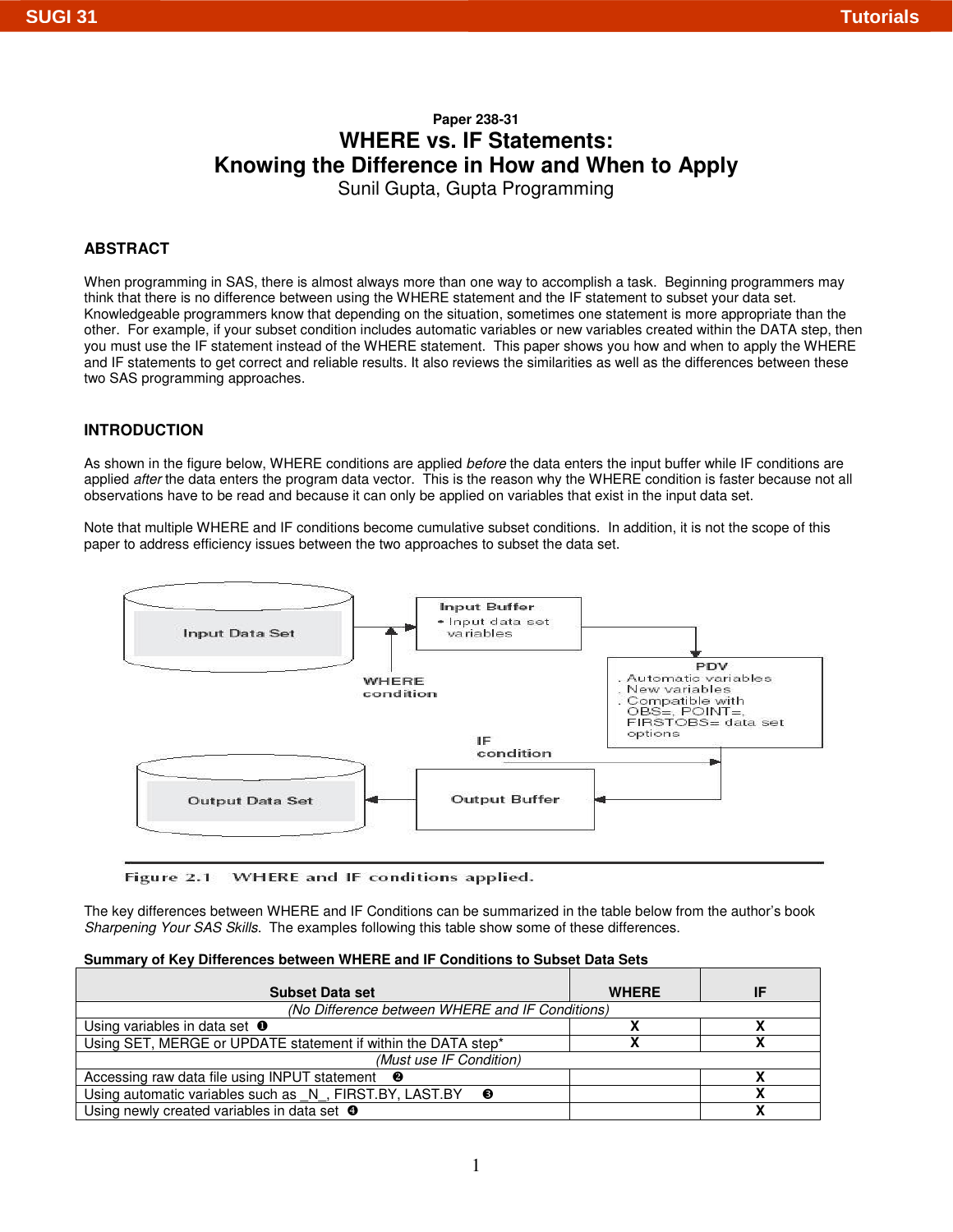| In combination with data set options such as OBS =**, POINT = ,<br>$FIRSTOBS =$ |                                                  | x                                               |
|---------------------------------------------------------------------------------|--------------------------------------------------|-------------------------------------------------|
| To conditionally execute statement                                              |                                                  | χ                                               |
| (Must use WHERE Condition)                                                      |                                                  |                                                 |
| Using special operators*** such as LIKE or CONTAINS <sup>O</sup>                | χ                                                |                                                 |
| Directly using any SAS Procedure <sup>o</sup>                                   | χ                                                |                                                 |
| More efficiently****                                                            | x                                                |                                                 |
| Using index, if available                                                       | χ                                                |                                                 |
| When subsetting as a data set option                                            | x                                                |                                                 |
| When subsetting using Proc SQL                                                  | χ                                                |                                                 |
| (Be careful which you use!)                                                     |                                                  |                                                 |
| When merging data sets***** <sup>o</sup>                                        | <b>SUBSET</b><br><b>BEFORE</b><br><b>MERGING</b> | <b>SUBSET</b><br><b>AFTER</b><br><b>MERGING</b> |

WHERE condition requires one of these statements if used within the DATA step. In addition, the variable specified in the WHERE condition must exist in all data sets because SAS subsets each data set before merging them.

\*\* OBS = data set option is compatible with the WHERE statement in SAS version 8.1 and higher. When OBS = is used with the IF statement, SAS first subsets the data set based on the number of observations in the OBS = option and then applies the IF subset condition. When OBS = is used with the WHERE statement, SAS first applies the WHERE subset condition and then restricts the output data set to contain the maximum of observations as specified in the OBS = option.

\*\*\* The Colon Modifier (:) works with the IF statement to compare shorter text with longer text.

\*\*\*\* WHERE condition may be more efficient because SAS is not required to read all observations from the input data set. \*\*\*\*\* Results may be different depending on the data sets being merged. In general, use the IF condition to subset the data set after merging the data sets.

Source: Sharpening Your SAS Skills, CRC Press (www.crcpress.com, www.sas.com), April 2005

The seven examples in this paper show how to correctly apply the WHERE and IF statements based on the variables and the subset condition. In addition, error messages are displayed when specifying the incorrect subset statement.

#### **EXAMPLES**

- Using variables in data set, using SET, MERGE, or UPDATE statement if within the DATA step
- $\bullet$  Accessing raw data file using INPUT statement Use IF statement
- Using automatic variables such as \_N\_, FIRST.BY, LAST.BY Use IF statement
- Using newly created variables in data set Use IF statement
- Using special operators such as LIKE or CONTAINS Use WHERE statement
- Directly using any SAS Procedures Use WHERE statement
- When merging data sets Be careful when subsetting

## **SAMPLE DATA SET**

Below is the sample data set that will be used in the examples. The data set contains test scores of three classes from three students for a total of nine records.

```
data exam; 
  input name $ class $ score ;
   cards; 
Tim math 9 
Tim history 8 
Tim science 7 
Sally math 10 
Sally science 7 
Sally history 10
John math 8 
John history 8 
John science 9 
; 
run;
```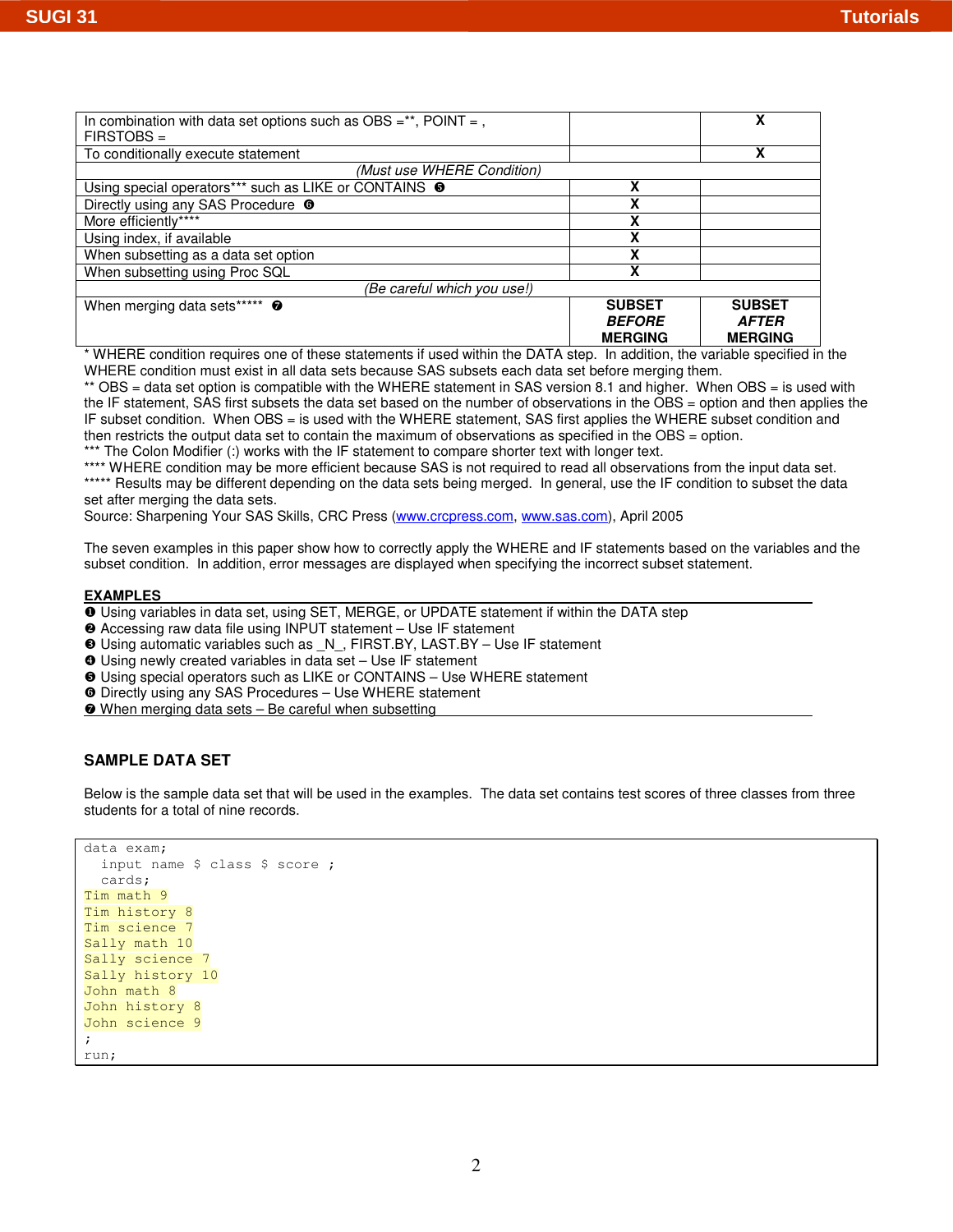### **EXAMPLE**  $\odot$

**Using variables in data set, using SET, MERGE, or UPDATE statement if within the DATA step – Use WHERE or IF statement** 

In this example, the DATA step contains a WHERE statement based on a variable in the EXAM data set. The SET statement is used to access the EXAM data set. The records in the new data set, STUDENT1, will contain only those records that meet the WHERE condition.

```
data student1; 
   set exam; 
   * Can use WHERE condition because NAME variable is a data set variable; 
   * WHERE condition requires all data set variables; 
  where name = 'Tim' or name = 'Sally'; \mathbf{0}run;
```
 $\_$  . The contribution of the contribution of the contribution of the contribution of the contribution of the contribution of the contribution of the contribution of the contribution of the contribution of the contributio

\_\_\_\_\_\_\_\_\_\_\_\_\_\_\_\_\_\_\_\_\_\_\_\_\_\_\_\_\_\_\_\_\_\_\_\_\_\_\_\_\_\_\_\_\_\_\_\_\_\_\_\_\_\_\_\_\_\_\_\_\_\_\_\_\_\_\_\_\_\_\_\_\_\_\_\_\_\_\_\_

In this case, you can apply the IF statement instead of the WHERE statement to get the same results. Note that in the basic form, the syntax of WHERE and IF statements are the same except for the keyword.

if name = 'Tim' or name = 'Sally';  $\bullet$ 

As you can see below, all six records meet the condition, which required Tim's or Sally's scores. Since either the WHERE or IF statement could have been used, using the WHERE statement would be more efficient.

STUDENT1 data set

| 0bs | name  | class   | score |
|-----|-------|---------|-------|
|     | Tim   | math    | 9     |
| 2   | Tim   | history | 8     |
| 3   | Tim   | science | 7     |
|     | Sally | math    | 10    |
| 5   | Sally | science | 7     |
| 6   | Sally | history | 10    |

# **EXAMPLE @**

**Accessing raw data file using INPUT statement – Use IF statement** 

To save processing time, you can subset the data as you are reading the records while creating the EXAM data set. Since the variables in the INPUT statement exist only in the program data vector, you must specify the IF statement.

 $\_$  . The contribution of the contribution of the contribution of the contribution of the contribution of the contribution of the contribution of the contribution of the contribution of the contribution of the contributio

\_\_\_\_\_\_\_\_\_\_\_\_\_\_\_\_\_\_\_\_\_\_\_\_\_\_\_\_\_\_\_\_\_\_\_\_\_\_\_\_\_\_\_\_\_\_\_\_\_\_\_\_\_\_\_\_\_\_\_\_\_\_\_\_\_\_\_\_\_\_\_\_\_\_\_\_\_\_\_\_

```
data exam; 
   input name $ class $ score ; 
  if name = 'Tim' or name = 'Sally'; \Theta cards; 
Tim math 9 
Tim history 8 
Tim science 7 
Sally math 10 
Sally science 7 
Sally history 10 
John math 8 
John history 8
```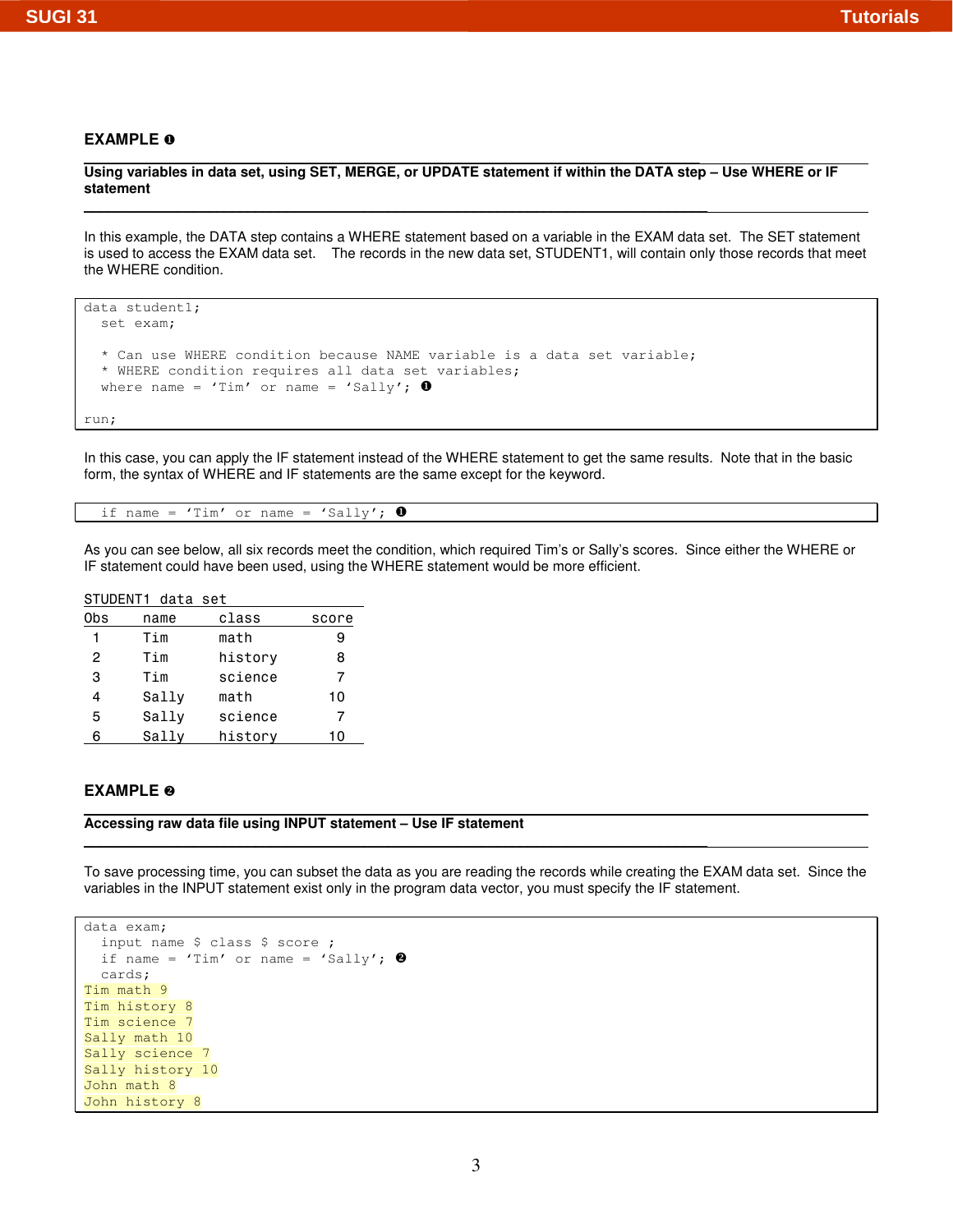| John science 9 |  |  |  |
|----------------|--|--|--|
|                |  |  |  |
| run;           |  |  |  |

The result is the same data set as in example 1 because the subset condition is the same.

# EXAM data set

| 0bs | name  | class   | score |
|-----|-------|---------|-------|
|     | Tim   | math    | я     |
| 2   | Tim   | history | 8     |
| 3   | Tim   | science |       |
| 4   | Sally | math    | 10    |
| 5   | Sally | science |       |
|     | Sally | history | 10    |

If you replace the IF statement with a WHERE statement, then you will get the following error message. This is because the WHERE statement requires variables from a data set and can not be used when specifying an INPUT statement.

```
42 data exam; 
43 input name $ class $ score ; 
44 where name = 'Tim' or name = 'Sally'; 
ERROR: No input data sets available for WHERE statement. 
45 * if name = 'Tim' or name = 'Sally';
46 cards; 
NOTE: The SAS System stopped processing this step because of errors. 
WARNING: The data set WORK.EXAM may be incomplete. When this step was stopped there were 0 
         observations and 3 variables. 
WARNING: Data set WORK.EXAM was not replaced because this step was stopped. 
NOTE: DATA statement used: 
      real time 0.10 seconds 
      cpu time 0.01 seconds 
56 ; 
57 run;
```
# **EXAMPLE**

#### **Using automatic variables such as \_N\_, FIRST.BY, LAST.BY – Use IF statement**

\_\_\_\_\_\_\_\_\_\_\_\_\_\_\_\_\_\_\_\_\_\_\_\_\_\_\_\_\_\_\_\_\_\_\_\_\_\_\_\_\_\_\_\_\_\_\_\_\_\_\_\_\_\_\_\_\_\_\_\_\_\_\_\_\_\_\_\_\_\_\_\_\_\_\_\_\_\_\_\_

\_\_\_\_\_\_\_\_\_\_\_\_\_\_\_\_\_\_\_\_\_\_\_\_\_\_\_\_\_\_\_\_\_\_\_\_\_\_\_\_\_\_\_\_\_\_\_\_\_\_\_\_\_\_\_\_\_\_\_\_\_\_\_\_\_\_\_\_\_\_\_\_\_\_\_\_\_\_\_\_

When specifying a condition based on automatic or temporary variables within a DATA step, you must use the IF statement. In this example, the EXAM data set is sorted by the NAME variable. The DATA step uses the IF statement to keep the FIRST.NAME record, because these temporary variables exist only in the program data vector. Variables in the WHERE statement must exist in the data set.

```
data exam; 
 input name $ class $ score ;
   cards; 
Tim math 9 
Tim history 8 
Tim science 7 
Sally math 10 
Sally science 7 
Sally history 10 
John math 8 
John history 8 
John science 9
```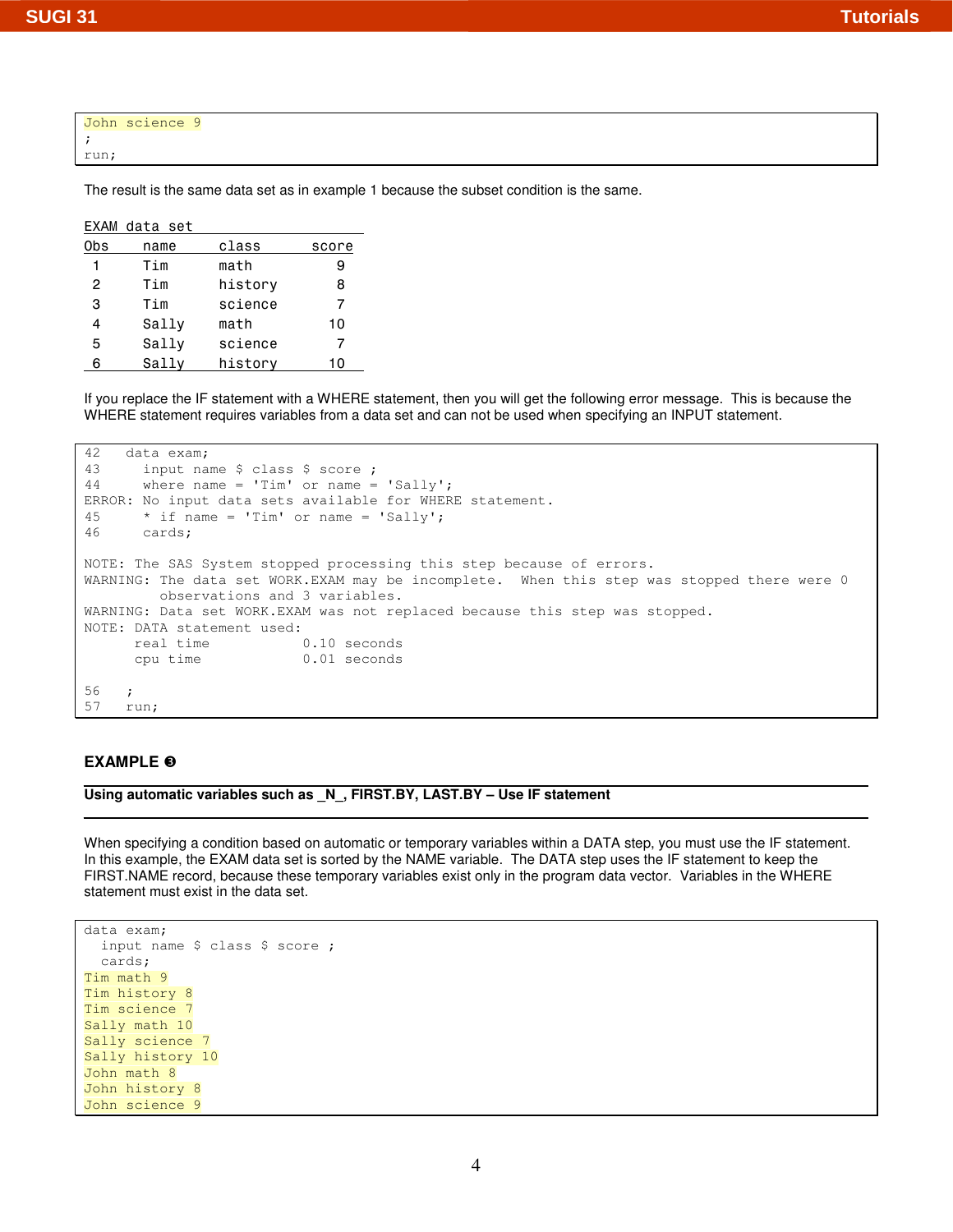; run; proc sort data = exam out=student2; by name; run; data student2; set student2; by name; \* Use IF condition because NAME is the BY variable; if first.name;  $\Theta$ run;

As you can see below, there is only one record for each student. This meets the subset condition to keep only the first record for each unique value of the student's name. Since the EXAM data set stored the math test scores as the first record for each student, this is the only subject in the STUDENT2 data set.

STUDENT2 data set Obs name class score 1 John math 8 2 Sally math 10 3 Tim math 9

If you replace the IF statement with a WHERE statement, then you will get the following error message. This is because the WHERE statement does not recognize the temporary variable FIRST.NAME.

```
106 data student2; 
107 set student2;<br>108 by name;
       by name;
109 
110 * Use IF condition because NAME is the BY variable;
NOTE: SCL source line. 
111 where first.name; 
              ---------- 
              180 
ERROR: Syntax error while parsing WHERE clause. 
ERROR 180-322: Statement is not valid or it is used out of proper order. 
112 *if first.name;
113 
114 run;
```
\_\_\_\_\_\_\_\_\_\_\_\_\_\_\_\_\_\_\_\_\_\_\_\_\_\_\_\_\_\_\_\_\_\_\_\_\_\_\_\_\_\_\_\_\_\_\_\_\_\_\_\_\_\_\_\_\_\_\_\_\_\_\_\_\_\_\_\_\_\_\_\_\_\_\_\_\_\_\_\_

\_\_\_\_\_\_\_\_\_\_\_\_\_\_\_\_\_\_\_\_\_\_\_\_\_\_\_\_\_\_\_\_\_\_\_\_\_\_\_\_\_\_\_\_\_\_\_\_\_\_\_\_\_\_\_\_\_\_\_\_\_\_\_\_\_\_\_\_\_\_\_\_\_\_\_\_\_\_\_\_

## **EXAMPLE**

**Using newly created variables in data set – Use IF statement** 

When specifying conditions based on variables created within the same DATA step, you must use the IF statement because that variable exists only in the program data vector. In this example, the CLASSNUM variable is created from the CLASS variable. The records in the new data set, STUDENT3, will contain only those records that meet the IF condition.

```
data student3; 
   set exam; 
   * Create CLASSNUM variable; 
  if class = 'math' then classnum = 1;
```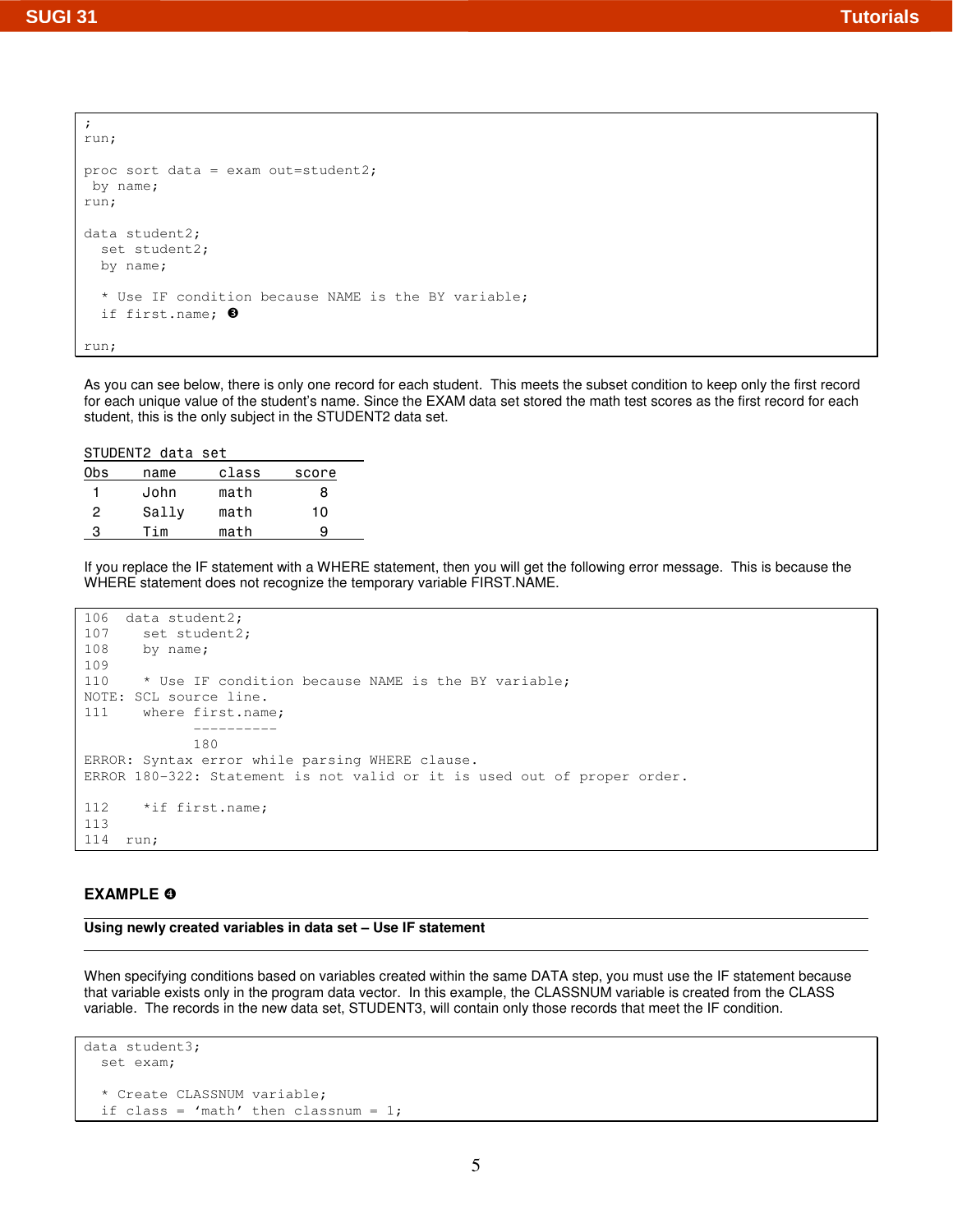```
else if class = 'science' then classnum = 2;
  else if class = 'history' then classnum = 3;
   * Use IF condition because CLASSNUM variable was created within the DATA step; 
  if classnum = 2; ③run;
```
As you can see below, all three records meet the condition which requires the CLASSNUM variable to equal 2 or any science score.

STUDENT3 data set

| 0bs | name  | class   | score | classnum |
|-----|-------|---------|-------|----------|
|     | Tim   | science |       |          |
| 2   | Sallv | science |       |          |
| 3   | John  | science | 9     |          |

If you replace the IF statement with a WHERE statement, then you will get the following error message. This is because the WHERE statement requires variables to exist in the EXAM data set.

```
156 data student3; 
157 set exam; 
158<br>159
       * Create CLASSNUM variable;
160 if class = 'math' then classnum = 1;
161 else if class = 'science' then classnum = 2;
162 else if class = 'history' then classnum = 3;
163 
164 * Use IF condition because CLASSNUM variable was created within the DATA step;
165 where classnum = 2;
ERROR: Variable classnum is not on file WORK.EXAM. 
166 *if classnum = 2;
167 run;
```
## **EXAMPLE**

**Using special operators such as LIKE or CONTAINS – Use WHERE statement** 

If you could not remember the exact spelling of a student's name, then you can take advantage of special operators such as LIKE or CONTAINS in the WHERE condition. The condition below is similar to the condition in example 1 except that it does not specify the full first name of the students to locate. Notice that this syntax is unique to the WHERE statement.

```
data student4; 
   set exam; 
   * Can use WHERE condition because NAME variable is a data set variable; 
   * WHERE condition requires all data set variables; 
  where name =: 'T' or name contains 'ally'; \bullet
```
\_\_\_\_\_\_\_\_\_\_\_\_\_\_\_\_\_\_\_\_\_\_\_\_\_\_\_\_\_\_\_\_\_\_\_\_\_\_\_\_\_\_\_\_\_\_\_\_\_\_\_\_\_\_\_\_\_\_\_\_\_\_\_\_\_\_\_\_\_\_\_\_\_\_\_\_\_\_\_\_

 $\_$  . The contribution of the contribution of the contribution of the contribution of the contribution of the contribution of the contribution of the contribution of the contribution of the contribution of the contributio

run;

As seen in example 1, all six records meet the condition, which require student names starting with the letter 'T' or that contain the letters 'ally'.

| STUDENT4 data set |     |      |       |       |
|-------------------|-----|------|-------|-------|
| 0bs               |     | name | class | score |
|                   | Tim |      | math  | 9     |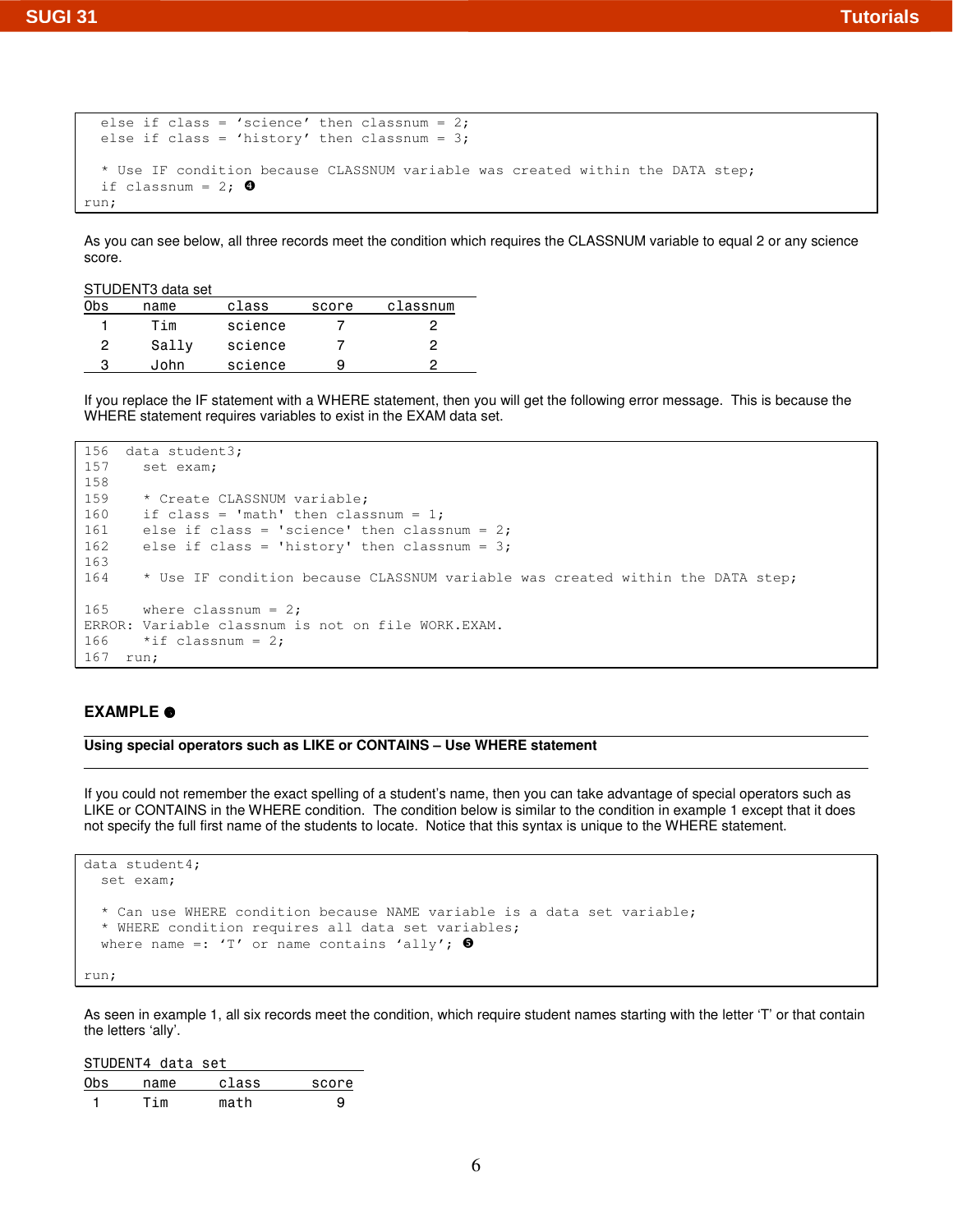| 2 | Tim   | history | 8  |
|---|-------|---------|----|
| 3 | Tim   | science | 7  |
| 4 | Sally | math    | 10 |
| 5 | Sally | science | 7  |
|   | Sallv | history | 10 |

Below is a list of special operators available in the WHERE statement:

| OPERATOR                                                | <b>DESCRIPTION</b>                                                                                                                                                                                |
|---------------------------------------------------------|---------------------------------------------------------------------------------------------------------------------------------------------------------------------------------------------------|
| BETWEEN  AND                                            | Includes values defined in the range of numeric variables                                                                                                                                         |
| COLON MODIFIER (:)*                                     | Compares shorter text with longer text by truncating the longer text to the<br>length of the shorter text; default is to pad shorter text with trailing blanks<br>in order to make the comparison |
| CONTAINS or ?                                           | Used to search for a specific text in character variables                                                                                                                                         |
| IS NULL or IS MISSING                                   | Includes all missing values including special missing values. Note that the<br>variable can be character or numeric                                                                               |
| LIKE 'PATTERN'                                          | In character variables, used to search for similar match. Use with the<br>underscore $($ ) or the percent sign $(\%)$ operator                                                                    |
| PERCENT SIGN (%)                                        | Any number of characters are possible, similar to a wildcard character                                                                                                                            |
| SOUNDS-LIKE (SOUNDEX) "=*"                              | Includes all similar character values that sound alike. This does not<br>require the exact spelling of the character value                                                                        |
| UNDERSCORE (                                            | Each underscore represents any single character                                                                                                                                                   |
| * Oslan Madifian san alaa ka waad with tha IE statement |                                                                                                                                                                                                   |

Colon Modifier can also be used with the IF statement.

If you replace the WHERE statement with an IF statement, then you will get the following error message. This is because SAS does not recognize the special operator 'contains' in the IF statement. Note that is possible to use the colon modifier (:) with the IF statement. No error message is identified under the name variable or the colon modifier.

```
196 data student4;<br>197 set exam:
      set exam;
198 
199 * Can use WHERE condition because NAME variable is a data set variable;
200 * WHERE condition requires all data set variables; 
NOTE: SCL source line. 
201 if name =: 'T' or name contains 'ally'; 
                                 -------- ------ 
                                 388 200 
ERROR 388-185: Expecting an arithmetic operator. 
ERROR 200-322: The symbol is not recognized and will be ignored. 
202 * where name =: 'T' or name contains 'ally'; 
203 
204 run;
```
 $\_$  . The contribution of the contribution of the contribution of the contribution of the contribution of the contribution of the contribution of the contribution of the contribution of the contribution of the contributio

\_\_\_\_\_\_\_\_\_\_\_\_\_\_\_\_\_\_\_\_\_\_\_\_\_\_\_\_\_\_\_\_\_\_\_\_\_\_\_\_\_\_\_\_\_\_\_\_\_\_\_\_\_\_\_\_\_\_\_\_\_\_\_\_\_\_\_\_\_\_\_\_\_\_\_\_\_\_\_\_

## **EXAMPLE**

**Directly using any SAS Procedures – Use WHERE statement** 

A big advantage of using the WHERE condition is the ability to apply the subset condition directly in SAS Procedures. This approach not only avoids a DATA step to first subset the data set, but also prevents the need to create a separate data set.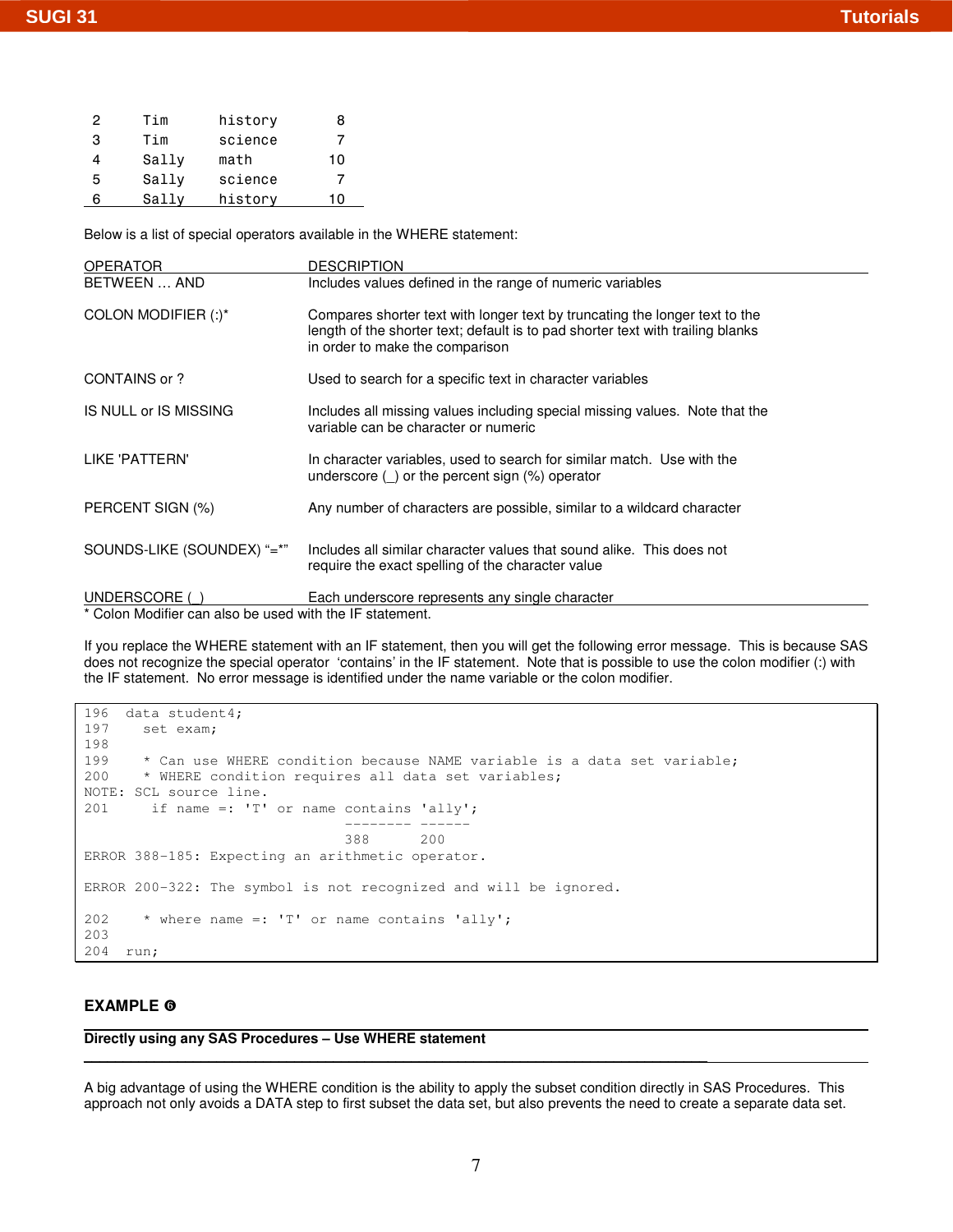Note that multiple WHERE conditions within SAS Procedures are not cumulative as in the DATA step. The most recent WHERE condition replaces the previous WHERE conditions.

```
proc print data = exam; 
where name = 'Tim' or name = 'Sally'; \bulletrun;
```
The result is the same as in example 1 because the subset condition is the same.

#### RESULT

| 0bs | name  | class   | score |
|-----|-------|---------|-------|
|     | Tim   | math    | 9     |
| 2   | Tim   | historv | 8     |
| 3   | Tim   | science | 7     |
| 4   | Sally | math    | 10    |
| 5   | Sally | science | 7     |
| 6   | Sallv | history | 10    |

If you replace the WHERE statement with an IF statement, then you will get the following error message. The IF statement is not valid outside the DATA step. When possible, specify WHERE statements in SAS Procedures to avoid unnecessary DATA step processing.

```
209 proc print data = exam; 
NOTE: SCL source line. 
210 if name = 'Tim' or name = 'Sally'; 
       -- 
       180 
ERROR 180-322: Statement is not valid or it is used out of proper order. 
211 *where name = 'Tim' or name = 'Sally';
212 run;
```
 $\_$  . The contribution of the contribution of the contribution of the contribution of the contribution of the contribution of the contribution of the contribution of the contribution of the contribution of the contributio

 $\_$  . The contribution of the contribution of the contribution of the contribution of the contribution of the contribution of the contribution of the contribution of the contribution of the contribution of the contributio

## **EXAMPLE**

## **When merging data sets – Be careful when subsetting**

Previous examples applied conditions on one data set. This example merges the following two sample data sets to show the difference in using WHERE and IF statements. While either WHERE or IF statement can be used when merging data sets, you need to be aware that different results may appear depending on your source data sets.

| data school;<br>input name \$ class \$ score ; | data school data;<br>input name $$ class $ score ;$ |
|------------------------------------------------|-----------------------------------------------------|
| cards;                                         | cards;                                              |
| A math 10                                      | A math 10                                           |
| B history 10                                   | B history 8                                         |
| C science 10                                   | C science 7                                         |
|                                                |                                                     |
| run;                                           | run;                                                |

Below are two DATA steps using WHERE or IF statement respectively. The condition is to select records when score = 10.

```
data school_where; example if the data school_if;
 merge school school_data; merge school school_data;
 by name; by name;
   * subsets BEFORE merging; * subsets AFTER merging; 
 where score = 10; \bullet if score = 10;
run; run;
```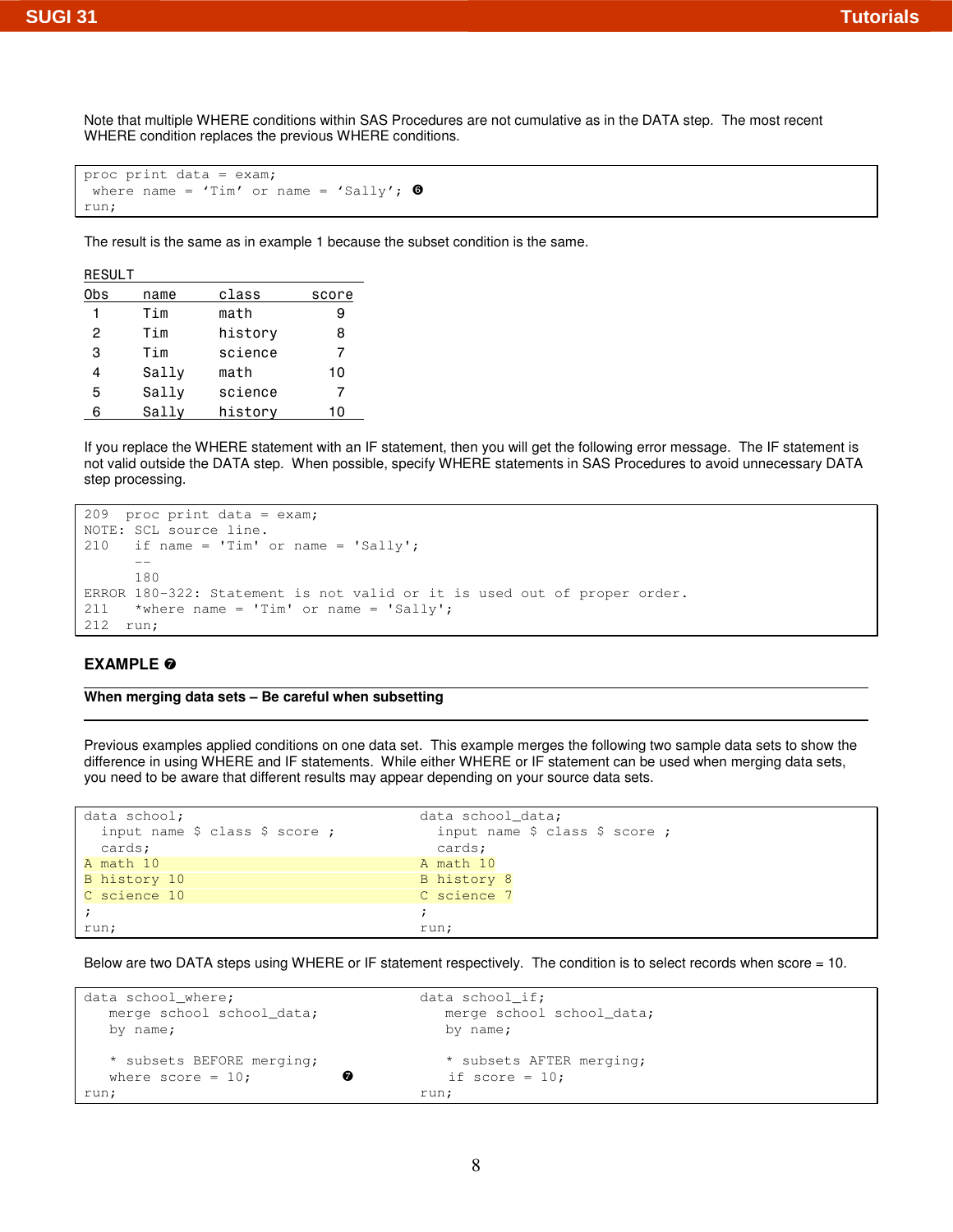Since the WHERE statement applies the subset condition before merging the data sets, all records from the SCHOOL data set are selected and only the first record from the SCHOOL\_DATA data set is selected. All records in the SCHOOL data set have score  $=$  10 and only the first record in the SCHOOL\_DATA data has score  $=$  10. After subsetting the data sets, the merge process will replace the score from the first record in the SCHOOL data set with the score from the first record in the SCHOOL\_DATA data set, which in this case is the same value, 10. Because of this, all records from the first data set are kept in the SCHOOL\_WHERE data set.

In general, you will want to use the IF statement to apply the subset condition after merging the data sets. This approach will first merge the two data sets as shown in the intermediate data set below. The score values from the SCHOOL\_DATA data set override score value from the SCHOOL data set for the same corresponding NAME values. Notice that once the condition is applied to the intermediate data set, it is easy to determine that only the first record will be selected.

Intermediate data set before subsetting

|   | obs name | class   | score |
|---|----------|---------|-------|
|   | А        | math    | 10    |
| 2 | R        | history | 8     |
| З | r.       | science |       |

Below are the two different data sets from using WHERE and IF statements. For the SCHOOL\_WHERE data set, Be careful to use the correct subset method since the results could be very different.

| SCHOOL WHERE data set |  |                      |           |  | SCHOOL IF data set |  |                |       |  |
|-----------------------|--|----------------------|-----------|--|--------------------|--|----------------|-------|--|
|                       |  | obs name class score |           |  |                    |  | obs name class | score |  |
|                       |  | 1 A math             | $\sim$ 10 |  |                    |  | A math         | -10   |  |
|                       |  | 2 B history 10       |           |  |                    |  |                |       |  |
|                       |  | 3 C science 10       |           |  |                    |  |                |       |  |

# **SUMMARY**

Knowing the similarities and differences in WHERE and IF conditions are important in taking advantage of these two programming approaches.

Make sure you apply the following rules when determining which approach to take when subsetting your data set using the DATA step. If your subset condition does not meet the requirements below, then the WHERE and IF statements should produce identical results. For cases such as this, use the WHERE statement since it is more efficient. Note that having both WHERE and IF statements within the same DATA step has a cumulative effect.

- Can use WHERE statement when only specifying data set variables

- Use IF statement when specifying automatic variables or new variables created within DATA step
- Use IF statement when specifying FIRST.BY or LAST. BY variables

- Use IF statement when specifying data set options such as  $OBS =$ ,  $POINT =$  or  $FIRSTOBS =$ 

- In general, use IF statement when merging data sets to apply subset condition after merging data set
- Use WHERE statement when specifying indexes

# **REFERENCES**

Grant, Paul, "Simplifying Complex Character Comparisons by Using the IN Operator and the Colon (:) Operator Modifier", Coder's Corner, SUGI 23

Gupta, Sunil and Curt Edmonds, Sharpening Your SAS Skills, Boca Raton, FL: Chapman & Hall/CRC Press, 2005

Ma, Juliana Meimei and Schlotzhauer, Sandra , "How and When to Use WHERE", Beginning Tutorials, SUGI 24

Scerbo, Marge, "Tips for Manipulating Data", Beginning Tutorials, SUGI 28